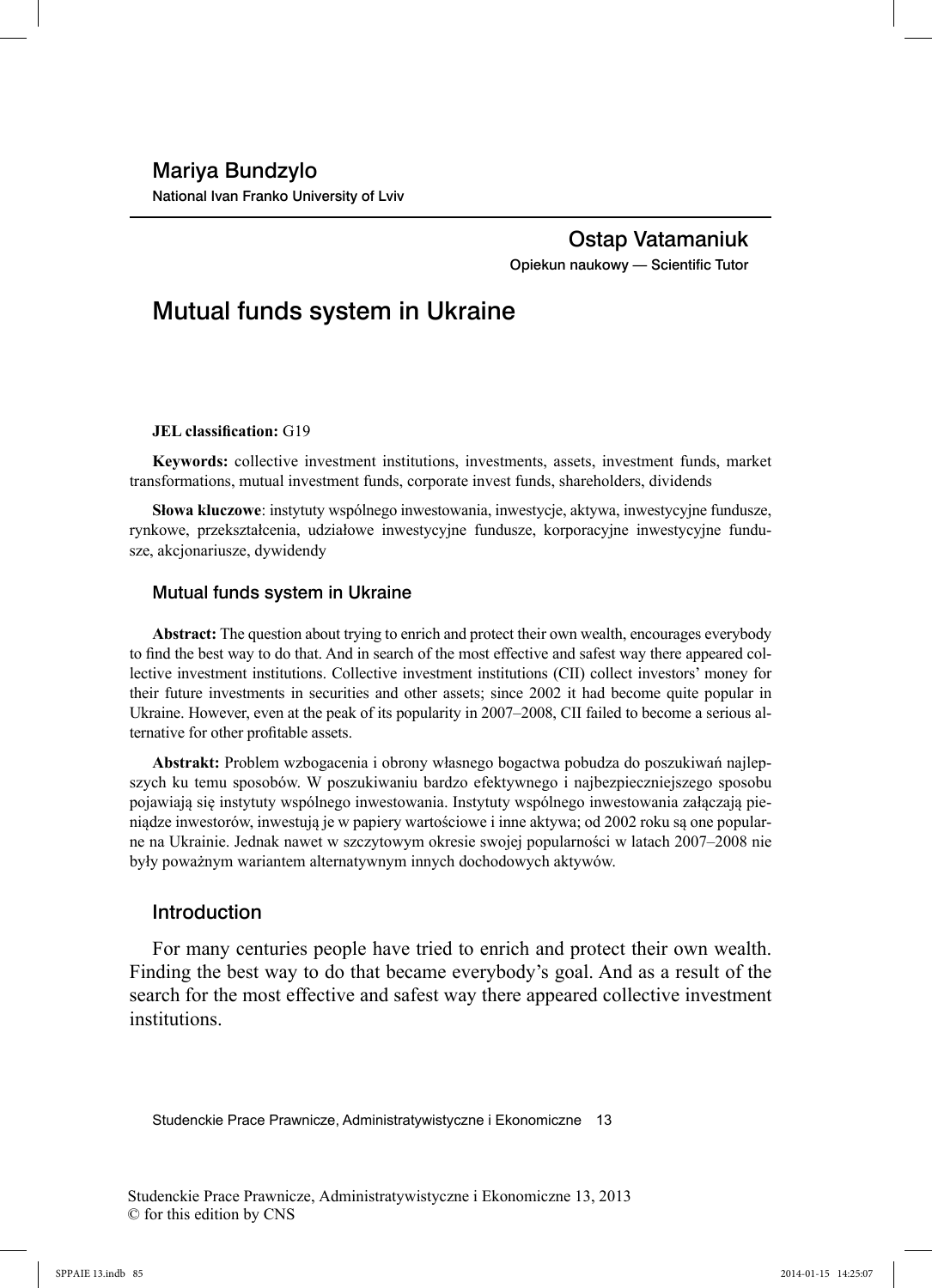Back in 1774 the Dutch merchant and broker Adriaan van Ketwich established the first collective investment institution, Eendragt Maakt Magt (EMM) in the Netherlands. This fund had a lot in common with modern mutual funds.<sup>1</sup>

Later, in August 1822, one more collective investment institution sprang out in Belgium, and in a few decades — in Switzerland and France. As a mass phenomenon, collective investment institutions began to develop only after World War II, gradually creating competition for banks and other financial institutions. The greatest expansion of investment funds took place in the UK and the U.S. Today, more than half of American households are investors of an investment fund.<sup>2</sup>

Ukraine joined the process rather late, since such market transactions became possible only after market transformations. There was no such idea of investment in the times of command economy.

**Сollective investment institutions (СІІs)** are a new opportunity for Ukrainian investors to invest their savings so as to ensure their growth. CIIs are investment funds in which investors accumulate funds for future profit by investing in securities of other issuers, corporate rights and real estate.2

## Classification

Economists noticed a long time ago that investments are a crucial force of progress. Over the time the problem of investment choice has arisen. Today, anyone can become an investor, forming an investment portfolio within his financial capabilities. Investment funds became the best alternative to a deposit.

CII is a form of collective investment that allows an investor to join the stock market even with a small amount of money. To invest means to put money into any enterprise business for a profit.

The purpose of investing is to maximize profits with a minimal risk.<sup>3</sup> Investors who are not satisfied with the bank deposit's rate and, on the other hand, are not willing to take the risk of self investment, choose the alternative — **CII**, relying on the professional management of a specialized company.

CII reduces the risks inherent in any stock market, by diversifying, creating a portfolio of different classes, types and branches of stocks, bonds, deposits, as it possesses significant resources. The most interesting fact is that all the profits earned by CII, unlike bank deposits, are the income of investors, with the exception of expenses necessary for the CII managing.4

As regards their legal forms, collective investment institutions in Ukraine are divided into the so-called corporate and mutual funds. Corporate and mutual

<sup>1</sup>*Collective investment institutions*, http://www.kinto.com/useful/9214.html.

<sup>&</sup>lt;sup>2</sup> What are CII?, http://www.uaib.com.ua/abcpeople/abetka\_isi/5909.html.

 $3$  Ibid.

<sup>4</sup>*Collective investment institutions…*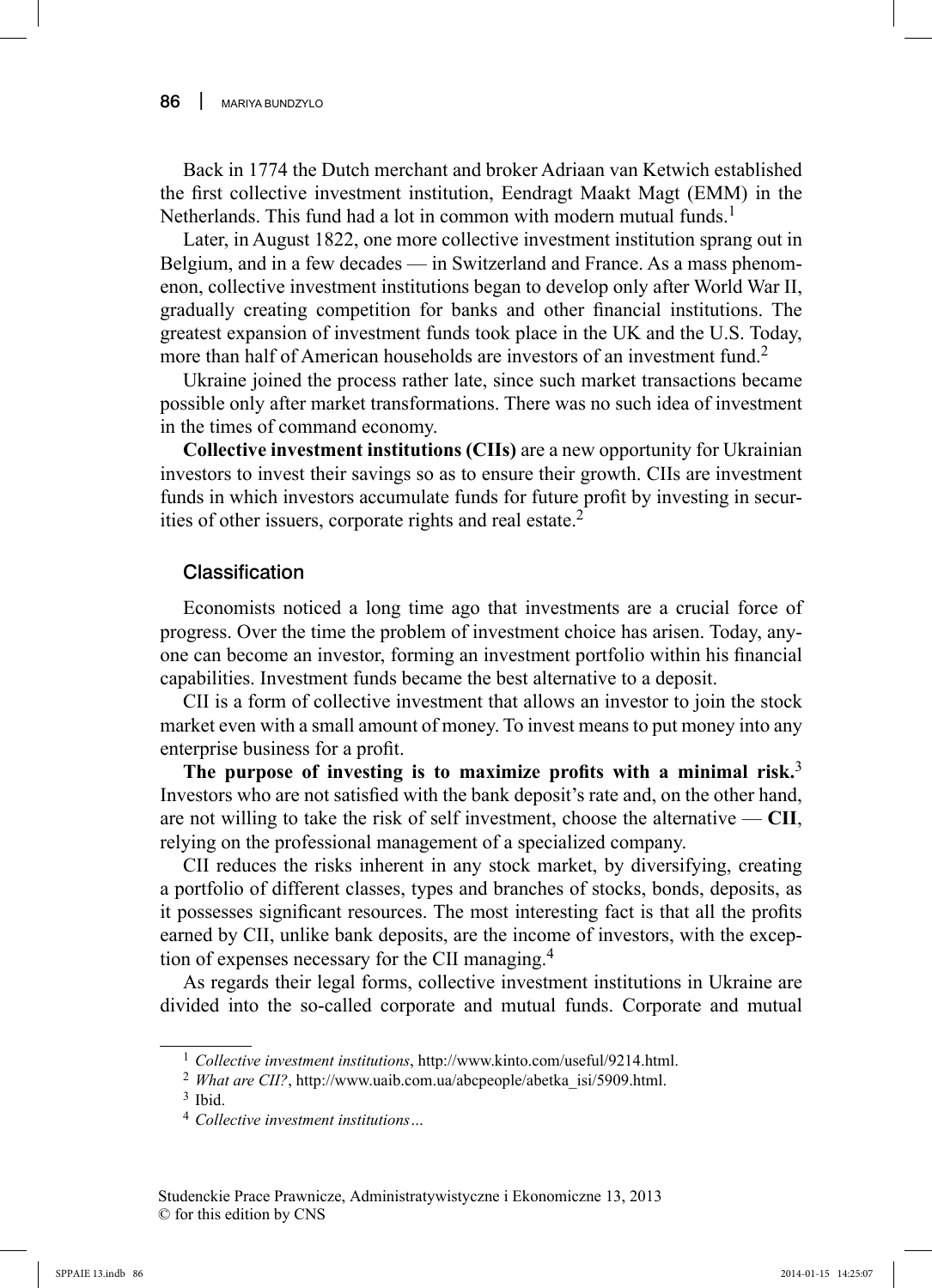funds, depending on the order of activities, are divided into open, closed and interval funds. Open-end and interval funds, depending on the period for which they are created, are divided into urgent open and perpetual open. Closed-end investment funds, in turn, are divided into diversified closed-end investment funds and closed-end non-diversified funds. Non-diversified funds may be venture and non-venture.5

So what is a mutual fund? According to the Law of Ukraine on Collective Investment Institutions, mutual investment funds (MIF) are the assets belonging to investors in common partial ownership, which are managed by the asset management company (AMC) and are accounted separately from their operating results, but do not appear as a legal entity.

The best understanding of MIF comes from comparison with corporate investment funds (CIF). Having examined certain characteristics of these funds, we get a clear picture of common and distinctive features.

Therefore CIF:

— is a legal entity, created in the form of public joint-stock company, where more than 70% of average assets are securities;

— it provides the ability to receive dividends;

— investors may participate in the management, governing body is the General Meeting of Shareholders and Supervisory Board;

— participants of such fund may be individuals or legal entities, whereas in the venture one — only legal entities;

— CIF has a contracting relationships with the asset management company;

— CIF emits ordinary registered shares;

— Commission on Securities and Stock Market may initiate judicial liquidation procedure, the decision to replace AMC is adopted by the General Meeting of Shareholders;

— in the event of liquidation the requirements of investors who are not founders are primarily satisfied.

Conversely, MIF:

— is not a legal entity and assets belong to investors in the form of jointly shared ownership;

— investors are not able to participate in the managing of the fund, but if funds work through initial public offering, the investors can create a Supervisory Board;

— the participants of the investment fund may be individuals or legal entities, whereas in the venture one — only legal entities;

— it creates asset management companies;

 $-$  it emits investment certificates:

<sup>5</sup>*Ukrainian investment funds: comparative analysis of mutual and corporative funds*, http://ua. prostobank.ua/finansoviy\_gid/investitsiyi/statti/investitsiyni\_fondi\_ukrayini\_porivnyalniy\_analiz\_ payovih\_ta\_korporativnih\_fondiv.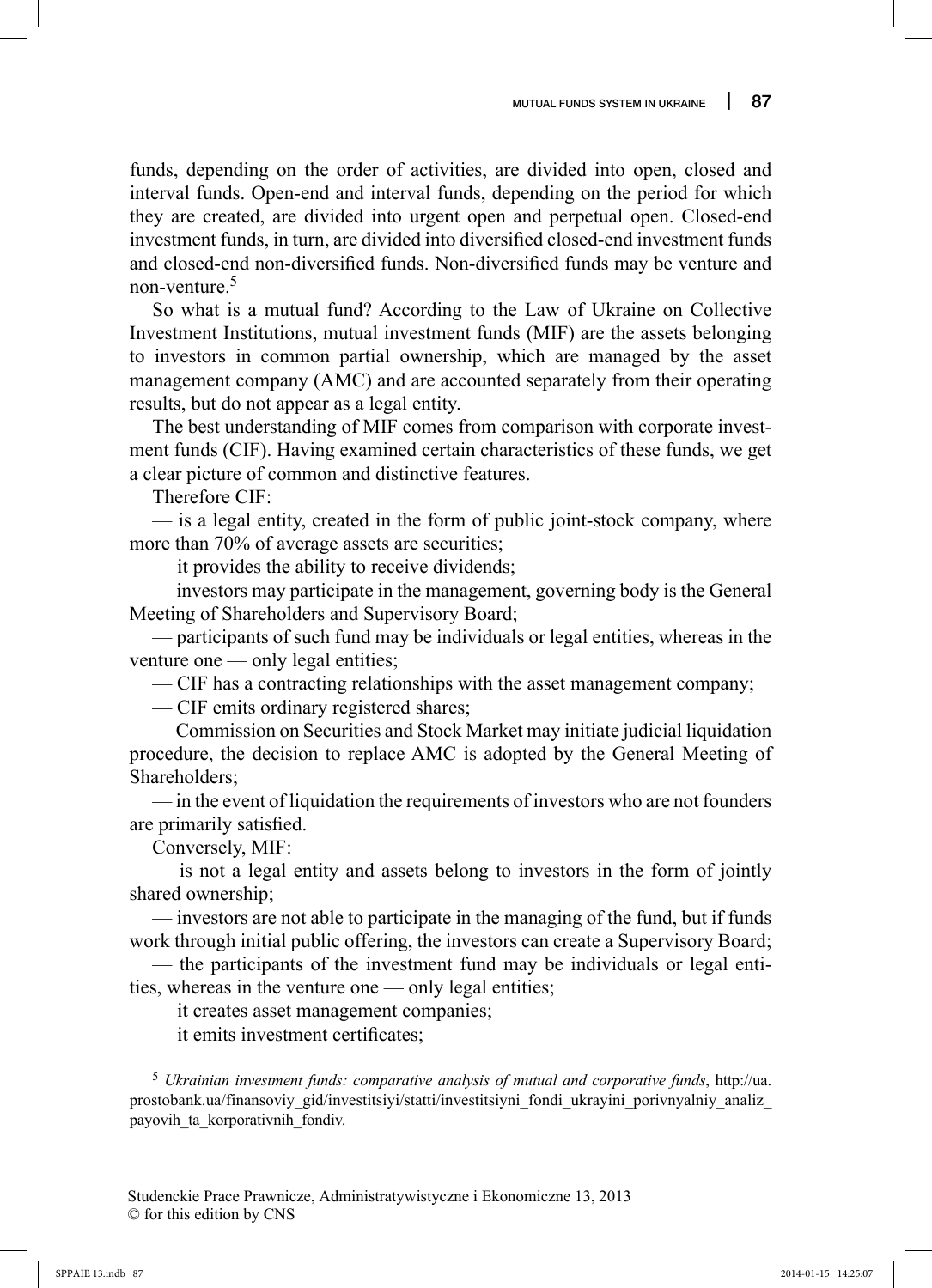— possibility to receive dividends exists only in closed MIFs;

— Commission on Securities and Stock Market may decide to replace AMC or to liquidate the fund. The allocation and issuing of investment certificates ends with the decision to liquidate;

— in the event of liquidation the requirements of investors who have applied for redemption of investment certificates at the time of the decision to liquidate are primarily satisfied, other investors possess only a quarter turn.

Thus, investment funds propose a mechanism by which individuals transmit money or assets to the hands of professional managers for their managing. Consequently, the sum of contributions of investors is managed as a single portfolio, where each investor's share is proportional to his investment. Investors that buy shares in the investment fund are its shareholders. The property in MIF is a common property and belongs to its shareholders on the basis of common partial ownership. If a shareholder owns one share out of a thousand, and the property of MIF is invested, for example, in a thousand shares of a company, it does not mean that the shareholder owns one share of the company.6

Revenue that is received through investment fund consists of dividend and interest payments, and also of the increase in securities value that make up the fund's assets. However, the fund's assets may either rise or fall. The value of shares may either rise or fall. Revenue position of a fund in the past does not guarantee future income. Neither the management of a company nor the state can guarantee the return on investing in MIFs and CIFs.

## Legal framework

The Ukrainian history of the collective investment market began with the adoption of the Law of Ukraine on Collective Investment Institutions (mutual and corporate funds) No 2299 dated March 15, 2001. Mutual investment has become a very promising segment of the financial market, therefore its state regulation had several reasons, the main one of which was the protection of financial relationships between investors and investment funds.

This law defines the legal and organizational basis for the creation, operation and responsibility of subjects of mutual investments, peculiarities of their assets management, establishes requirements for the composition, structure and assets storage, peculiarities of placement and circulation of securities of MIFs and CIFs, procedures and scope of the disclosure of information by investment funds in order to attract investment and allocate financial resources of investors efficiently. $6$ 

<sup>6</sup>*The essence of mutual funds*, http://www.creditcoop.ru/index.php?option=com\_content &view=article&id=244:pifs-about&catid=31:pifs&directory=57.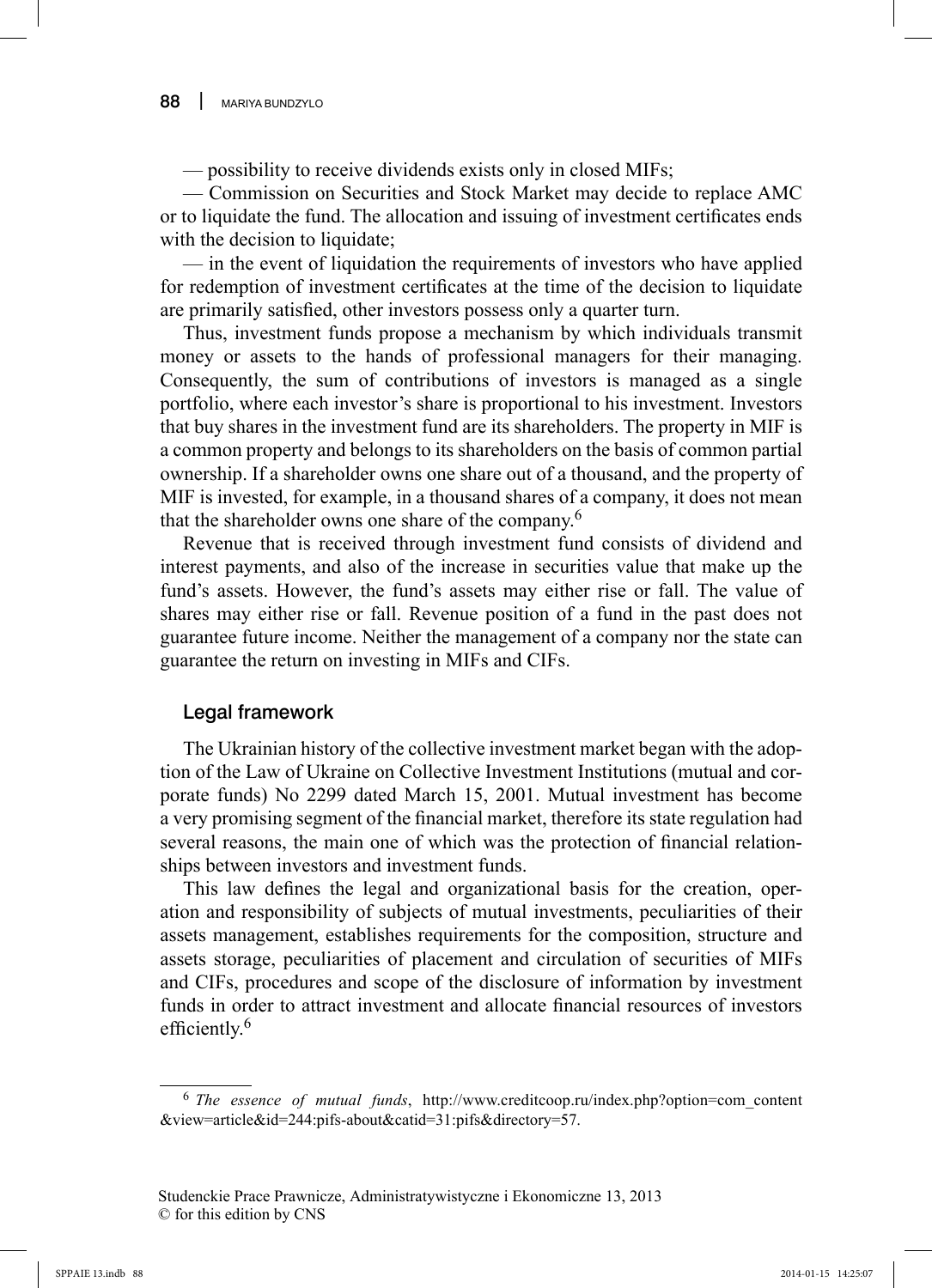The objective of this law is to regulate social relations that arise in collective investment concerning the creation and activities of collective investment, guaranteeing ownership of securities and protection of the stock market.<sup>7</sup>

The mentioned law defines all possible concepts that operate in collective investment and disclose their contents. It provides the classification of investment funds on various grounds and characterizes them. It also describes the principles of operation, principles of registration and liquidation, constructively and meaningfully explains the essence of corporate and mutual funds and describes their operating procedures.

In addition to the Law of Ukraine on Collective Investment Institutions, relations in collective investment are governed by other regulations on the stock market matters and on the matters of joint stock companies activities.

For example, these may be legislation on financial markets matters (approximately 100 amendments, decisions, regulations and interpretations), corporate governance (40 decisions, regulations and interpretations), on innovations, financial monitoring, antitrust legislation, independent regulation in the stock market, project legislation on financial market matters.

### Dynamics

After the adoption by the Supreme Council of Ukraine the mentioned law, investment funds were set up in this country in 2003.

MIFs and CIFs play an important role in the development of the stock market. At the expense of small investors' resources who invest in these financial institutions, incredibly large cash flows into stock markets are made. Gradually this process infused the citizens of Ukraine, who came to the stock market independently to buy and sell stocks, bonds or place cash. In modern conditions, collective investment institutions can become an effective accumulation of capital the circulation of which ensures harmonious development of economy, development of financial and productive sectors of the national economy. Development of collective investment is one of the indirect incentives for the development of the stock market, in particular.

It happens that MIFs are the most common form of CII in Ukraine. This situation is legitimate: the existence of low-income population is the main reason for the lack of savings, and therefore of investment. Mutual investment fund has become, so to speak, a breakthrough in the field of investment for the public. The opportunity for small individual investors to accumulate funds has allowed them to enter the stock market. Therefore, let us have a closer look at the dynamics of this particular structure in Ukraine.

<sup>7</sup>*The Law of Ukraine on Collective Investment Institutions (mutual and corporate funds) No 2299 from 15.03.2001*, http://zakon2.rada.gov.ua/laws/show/2299-14.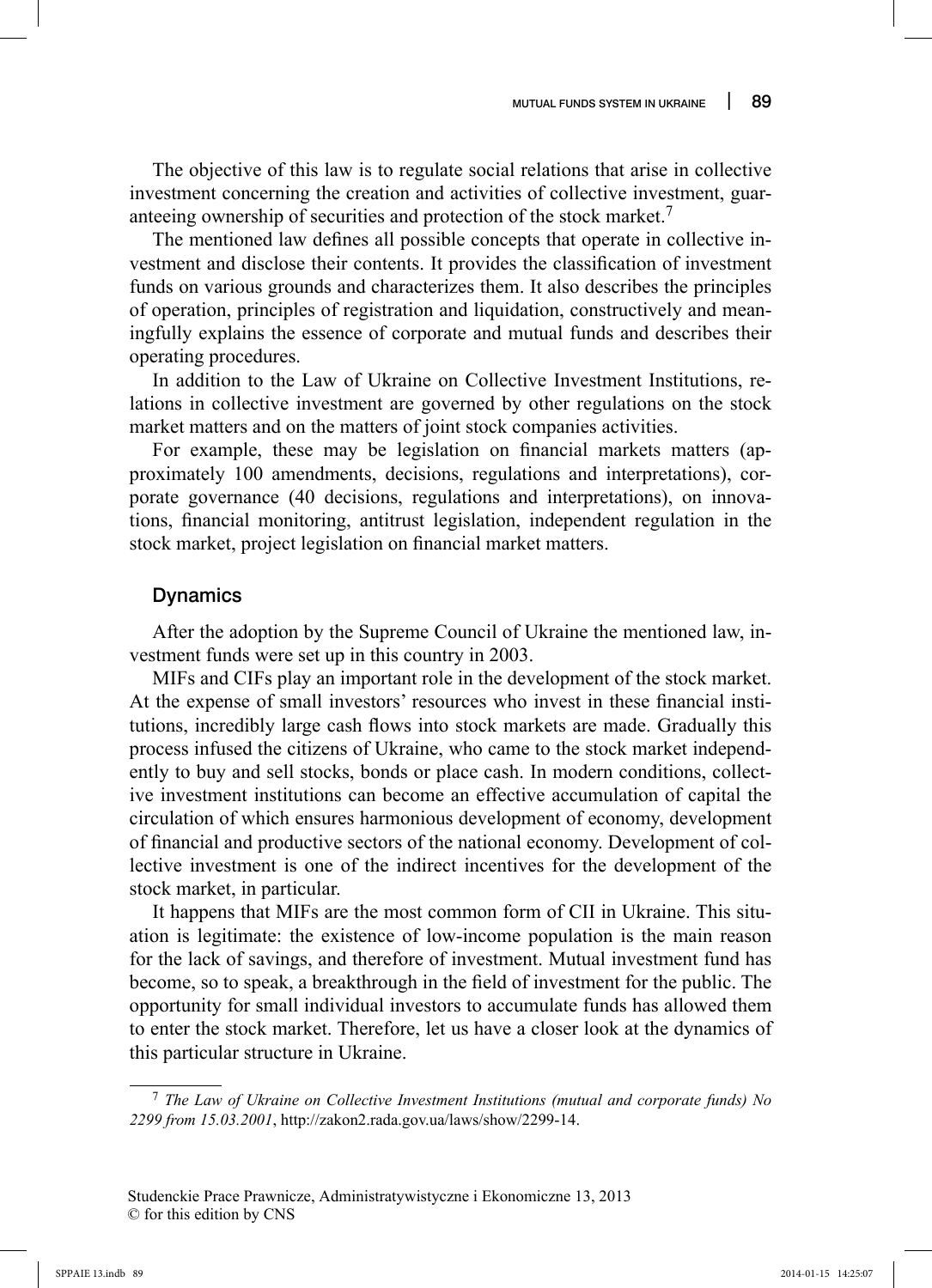After the adoption of the already mentioned law in April 2001, the Commission on Securities and Stock Market and the Ukrainian Association of Investment Business (UAIB) signed a memorandum of cooperation, which included their joint efforts to develop collective investment institutions, that was the development of legislation and consideration of the possibility to transfer certain powers to regulate activities of professional stock market participants from the Commission to UAIB. MIFs began to operate just after the collaboration and adoption of numerous regulations which were necessary for the creation and further operation of MIFs by the Commission.<sup>8</sup>

During 2001–2005 increase in the number of MIFs was hardly observed. For instance, in 2003 the Commission issued only 27 licenses for professional activity at securities market, namely one asset management, and 28 mutual funds were registered. When it comes to MIFs only, the following were registered: "Dostatok," "Trident-Capital," "Halytski Investytsii," "Capital-Fund," "Novi Tekhnolohii," "Avtoalians Portfolio," among others.

The positive dynamics of mutual funds became prominent only since the beginning of 2006: increased profi tability, number of employees at MIFs, assets that were under their control. Therefore, there was an urgent need to reform the stock market, which would provide the necessary legal regulation of economic relationships. The development of MIFs was prevented by outdated legal background, in particular, the Law of Ukraine on Securities and Stock Exchange No 1201-XII, which was adopted back in 1991 by the Supreme Council of the USSR.<sup>9</sup> On November 23, 2006 the Supreme Council of Ukraine adopts the Law of Ukraine on Securities and the Stock Market dated February 23, 2006 No 3480-IV, which ordered and legislatively defined the functioning of MIFs and other aspects of stock markets.<sup>10</sup>

The year 2007 became a breakthrough for the Ukrainian mutual fund industry. The main indicator of the stock market — the PFTS index for 2007 increased by more than 130%, which in turn had a positive impact on the activities of mutual funds. Another advantage was the favorable macroeconomic situation, which caused revenue growth for businesses and individuals. Investors were able to invest surplus funds in mutual funds.

The situation on the stock market in 2008 negatively affected the investment funds. With some delay there was adopted the Law of Ukraine on Amendments to the Law of Ukraine on Collective Investment Institutions (mutual and

<sup>8</sup> O.A. Slobodyan, *Historical and legal aspects of mutual funds*, http://www.nbuv.gov.ua/e-journals/prtup/2011\_3/pdf/11coapif.pdf.

<sup>9</sup>*The Law of Ukraine on Securities and Stock Exchange No 1201-XII, from 18.06.1991*, http:// zakon3.rada.gov.ua/laws/show/1201-12.

<sup>10</sup>*The Law of Ukraine on Securities and the Stock Market No 3480-IV from 23.02.2006*, http:// zakon3.rada.gov.ua/laws/show/3480-15.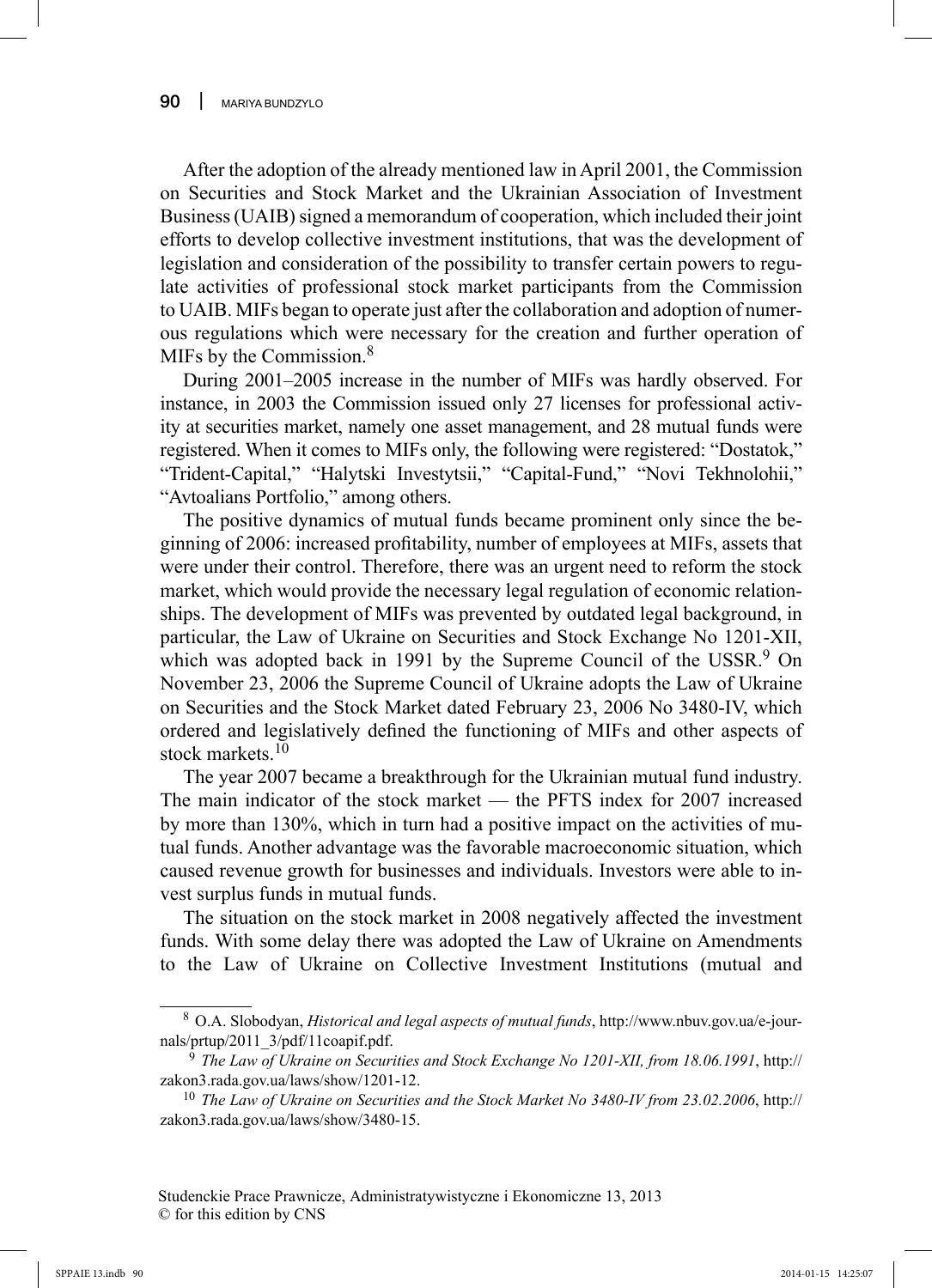investment funds) No 693-VI dated December 18, 2008, in order to somehow solve problems.<sup>11</sup>

This diagram clearly presents the situation in the period of 2006–2012 for MIF "Platinum" (*Платинум*). We can observe the upward trend from August 2006 till February 2008 and from March 2009 till March 2010 on average.



Figure 1. Investment situation at MIF "Platinum"

Source: http://dragon-am.com/platinumreporting3/?L=1.

To date, during the period 2002–2011 we may observe the vast AMC's quantity dynamics and impressive growth of financial assets under management. In 2002, when first CII were set up, the quantity of AMC equaled 5. In two years, when the financial market was filled with 88 AMCs, financial assets under management increased to 1938 million gryvnas (grn). In 2005–2008 investment market was presented with 159, 228, 334, 409 AMCs and assets under management — 6904, 17145, 40780 and 63259 million grn, respectively. After stagnation in 2008, the number of AMCs dropped to 380, and further to 341 in 2011.<sup>12</sup>

<sup>11</sup>*The Law of Ukraine on Amendments to the Law of Ukraine on Collective Investment Institutions (mutual and investment funds) No 693-VI from 18.12.2008*, http://zakon2.rada.gov.ua/laws/ show/693-17.

<sup>12</sup>*AMC's quantity and financial assets under management*, http://www.uaib.com.ua:88/analituaib.html.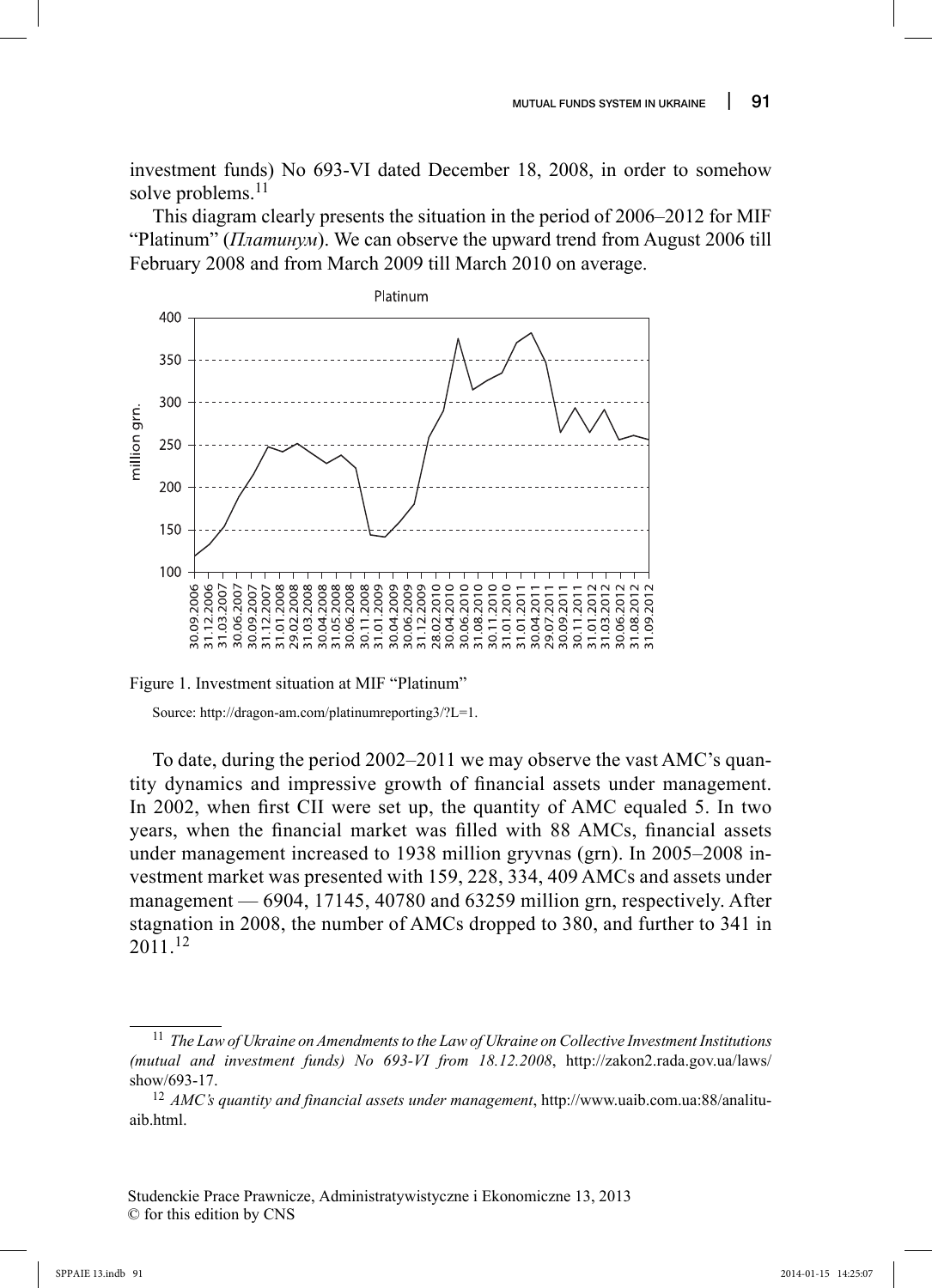## Problemes and perspectives

Economic activity has always been associated with numerous risks. For Ukraine, one of the pressing issues was and remains the creation of appropriate organizational and legal protection of property and other assets.

The world tendency is that over the past 50 years there occured the concentration of financial power in the hands of a relatively small number of organizations, called institutional investors. Today investments are related with the ability to earn profits. But such results are not always identical because the investor cannot always know in advance the results of his activities. Almost all investments are made with uncertainty. It is therefore not surprising that investments that promise high rates of return are associated with high risks. There is the question of balance between profitability and risk. Actually, the main reason for increased activity of institutional investors is that they provide this balance in the most optimal way.<sup>13</sup>

Mutual fund is a chance for those who do not have extensive knowledge about the market, but are willing to invest. MIF is the most affordable option for investing. However, there are both advantages and disadvantages of such form of investment.

The advantages of MIF are as follows:

 $-$  it gives significant tax benefits resulting in savings of investors. The investor pays only a one-time income tax when leaving the fund. MIF is a kind of "accounting entity" of AMC without corporate entity;<sup>14</sup>

— the managing company (AMC) can create and manage the assets of numerous MIFs;

— the mutual investment fund itself does not create a team of managers and employees, significantly reducing costs;

- there is no need to be an expert in financial area;
- the investor has a professional team of managers, analysts, traders;
- investor has an ability to sell a share at any time without losing earned money;
- return and risk are balanced;
- investor needs a minimal start-up capital.

However, when it comes to disadvantages the situation is less optimistic:

 $-$  it is impossible to gain profit in the mutual funds by investing a small amount of money;

— liquidity, guaranteed by such funds, has no foundation. Investment funds are the barometers for financial institutions;

— AMC may have vast opportunities to manipulate investment in their own interests;

<sup>13</sup> Z.G. Vatamaniuk, T.M. Kushnir, *The development of institutional investment in Ukraine*, http://efaculty.kiev.ua/analytics/trf/5/2.htm.

<sup>14</sup> *Who will pay VAT instead of MIF*, http://www.dtkt.com.ua/show/1cid02655.html.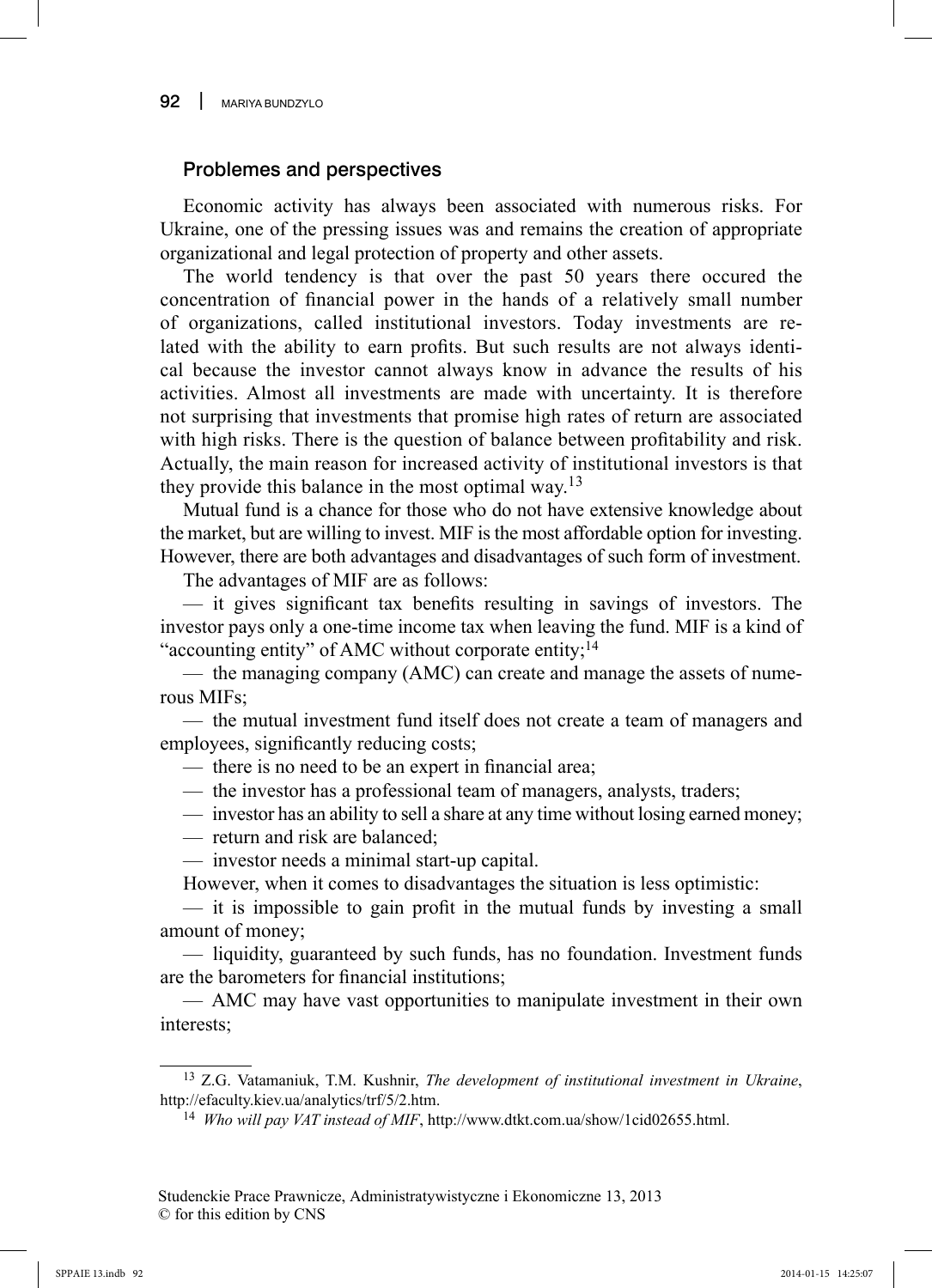— the issue of VAT payment is ultimately ambiguous;

— it is typical for the public to be ignorant and distrustful to CII due to unclear situation on stock markets.

However, there is another negative aspect, namely the dynamics of development and future prospects. Having previously regarded the establishing of MIF and having illustrated the dynamics of individual funds, we can draw some conclusions regarding cyclical return, or rather, whether macroeconomic stability or instability is reflected in the stock markets. Economic growth of 2006–2007 allowed investors to receive up to 70% of profit, but with the advent of the crisis in Ukraine in 2008 the performance drastically changed. The essense of the problem is not the cyclicality of economy, since the most practical economic phenomena are cyclical in nature, but the recovery from the last global crisis, which is much protracted. This tendency can cause adverse effects on collective investment institutions.

#### Conclusions

Summing up, we can note that collective investment institutions, namely mutual and corporate funds, propose excellent alternative for investors and for the whole financial system in general. Products of non-bank financial institutions successfully replaced traditional bank deposits. On the other hand, it is a real chance to accumulate significant amount of money and the appearance of new investors at the stock market.

However, there are significant drawbacks to the development of this system, which can lead to negative consequences. First of all, ignorance and distrust of retail investors (households) pose a real obstacle for future investment, and consequently — to the development.

Secondly, imperfect regulatory framework and features of a competition "who beats who": the lack of transparency in the activities of CIF or MIF within the context of government attempts to fill state budget with the help of investor's money.

Thirdly, the investment funds dynamic depends on cyclical dynamics of the economy. The world crisis of 2008–2009 negatively affected the performance of mutual funds. The worst is that delayed recovery from the crisis gives no positive predictions regarding continued existence of collective investment institutions.

#### Bibliography

AMC's quantity and financial assets under management, http://www.uaib.com.ua:88/analituaib. html.

*Collective investment istitutions*, http://www.kinto.com/useful/9214.html.

*The essence of mutual funds*, http://www.creditcoop.ru/index.php?option=com\_content&view=article &id=244:pifs-about&catid=31:pifs&directory=57.

*Investing in funds*, http://investycii.org/investuvanya/isi/investuvanya-u-investytsijni-fondy.html.